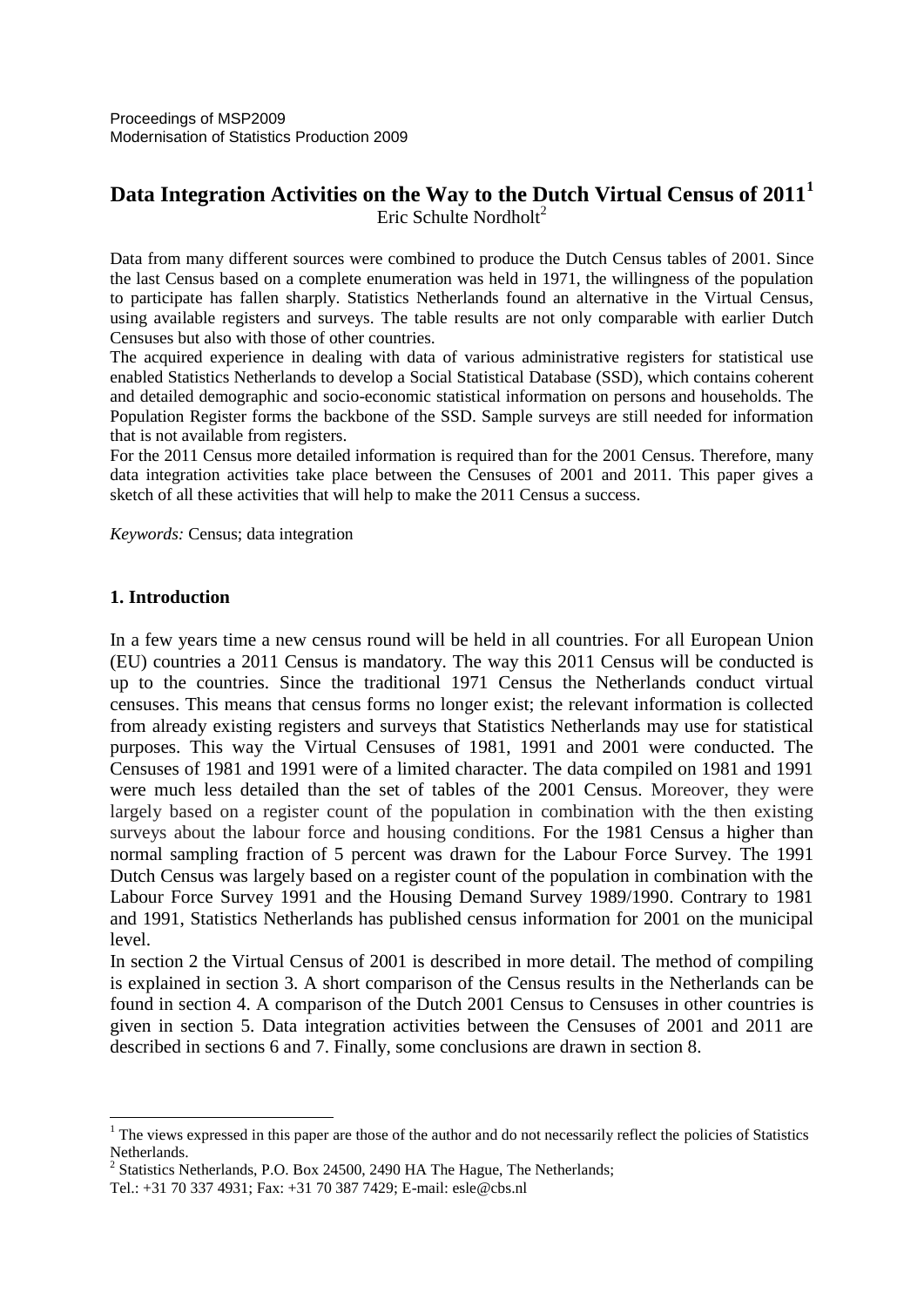### **2. The Dutch Virtual Census of 2001**

In 2003, data were combined to produce the Dutch 2001 Census tables. In the Netherlands, this was done using data that Statistics Netherlands already had available rather than by interviewing inhabitants in a complete enumeration. This way, the Dutch taxpayer received a much lower census bill. The costs for a traditional census would be about three hundred million Euros, while the costs using this method are 'only' about three million. The estimate includes the costs for all preparatory work such as developing a new methodology and accompanying software. The costs of the registers are not included, but the analyses of the results are. Registers are not kept up-to-date for censuses but for other purposes. Saving money on census costs is only possible in countries that have sufficient register information. As an example, we can compare the costs of the Dutch Virtual Census of 2001 with the costs of the traditional Census that was held in Canada. In Canada, the census costs amounted to approximately 450 million Euros. Canada has about 31.6 million inhabitants, twice as many as the Netherlands. A virtual census would be impossible in Canada because of the lack of sufficient register data.

The 2001 Census related to forty extensive tables. Twenty-eight were about the Netherlands as a whole, nine were at the COROP level (NUTS 3) and three at municipal level (NUTS 5). The forty tables fell into a number of groups. Eight tables concerned housing, two tables concerned commuting and the other thirty tables were demographic tables, relating to occupation, level of education and economic activity. Additionally, demographic, housing and labour figures were compiled at sub-city district level for ten large cities that participated in Urban Audit II (Statistics Netherlands, 2003).

Except the financial aspect, other important differences exist between a traditional census and the virtual census conducted in the Netherlands. In spite of the mandatory character of a traditional census, a certain part of the population will not participate (unit non-response) and the part that does participate will not answer certain questions (item non-response). Correcting non-response by weighting and imputation techniques is worth trying. A well-known problem with traditional censuses is that participation is limited and selective. Traditional correction methods fall short of the need to be able to publish reliable results. The last traditional Census in the Netherlands (in 1971) met with much privacy objections against the collection of integral information about the population living in the Netherlands. This increased the nonresponse problem and the expectation was that non-response would be even higher if another traditional census were held in the Netherlands (Corbey, 1994). There are almost no objections to a virtual census and the non-response problem only plays a role in the surveys of which the data are used. If non-response can be corrected in a survey, it will certainly be possible to correct for the selectivity of that survey in the census where it is used.

The Virtual Census of 2001 in the Netherlands was off to a later start than in other countries where a traditional Census was conducted. It did not make sense to begin the 2001 Census Project until all sources were available; some registers were available relatively late. Nevertheless, the Netherlands was quicker with the compilation of the forty census tables than most of the other countries that participated in the 2000 Census Round. In fact, the Netherlands was one of the first to send the complete set of forty tables to Eurostat, which coordinated the contributions of all European Union (EU) member states, accession countries and European Free Trade Association (EFTA) member states. The Netherlands had the advantage that the incoming census forms did not need to be checked and corrected. However, it must be noted that for some variables only sample information is available, which implies that it was impossible to meet the level of detail required in some Dutch tables.

Currently, the advantages of the virtual census in cost and non-response problems amply make up for the loss of some detail compared to a traditional census. Moreover, not all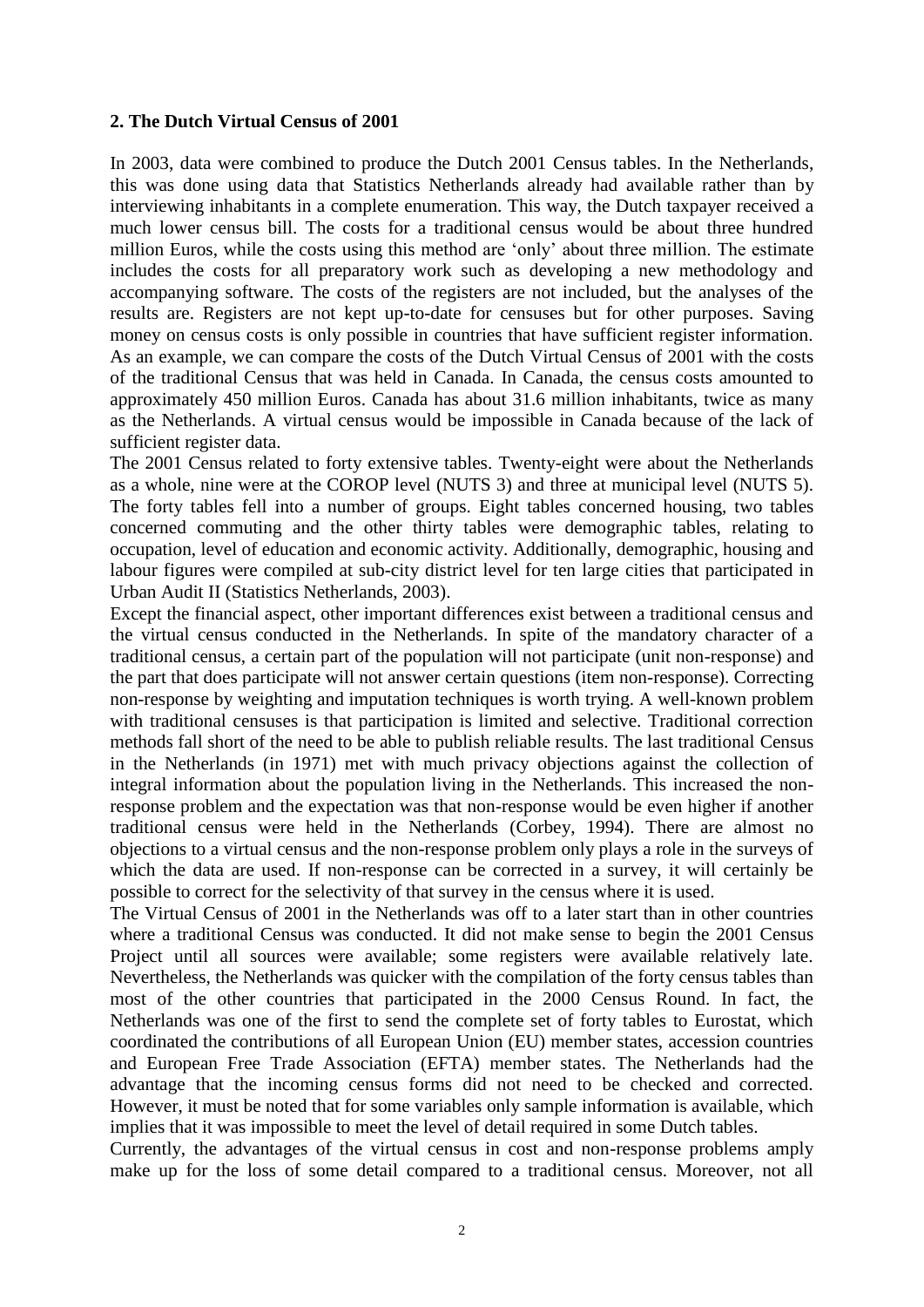required information will consistently be available for the users in traditional censuses. This is because traditional correction methods such as weighting and imputation sometimes do not correct for limited and selective participation. This means no reliable results can be published for some of the cells in the set of tables. One may wonder why simply applying mass imputation (filling in valid values for all missing scores) was not considered to overcome these problems. An important advantage of mass imputation is that once the records are imputed, any user will be able to reproduce results when using the same imputed file. However, mass imputation is not a viable strategy for raising survey outcomes to population totals. There are not enough degrees of freedom to sustain a sufficiently rich imputation model accounting for all significant data patterns between sample and register variables. Only if the interest is in totals of subsets of the population defined by the explanatory variables in the model does the imputation approach lead to (almost) design-unbiased and hence reliable estimates (at least if the variances are reasonably small) (Kroese and Renssen, 2000).

The Nordic countries (Denmark, Finland, Iceland, Norway and Sweden) have more variables available in registers than the Netherlands. So the problem of insufficient detail in the outcome does not play a major role there. Moreover, some Nordic countries conducted a (limited) enumeration for variables missing in the registers. Most of the other countries are in a similar position as the Netherlands where some variables relevant for the census can be found in registers, while other variables are available on a sample basis only. That's why much interest exists in the Dutch approach to combine registers and surveys and to use modern statistical techniques and software to compile the tables. It is, of course, crucial that statistical bureaus be able to make use of registers that are relevant for the census. For Statistics Netherlands, this possibility was strengthened in the new statistical law that came into force in the beginning of 2004. Nevertheless, Statistics Netherlands will have to maintain good contacts with register holders. Timely deliveries with relevant variables for Statistics Netherlands are essential for statistical production.

The reason why Statistics Netherlands has compiled the set of tables is a gentlemen's agreement. In 1991 the Census Act was rescinded, officially cancelling Statistics Netherlands' obligation to hold a census once every ten years (Corbey, 1994). There was no European obligation to supply census data of the 2000 Census Round, but it is inconceivable that the Netherlands would not compile census data for the international organisations just like all other European countries did in the 2001 Census Round. Eurostat has a coordinating role in collecting harmonised data on the EU and a duty to make international comparisons of the outcome.

It took several years before all countries participating in the 2000 Census Round had sent their final set of tables to Eurostat. Therefore, Statistics Netherlands took the initiative to compare the 2001 results of a limited number of European countries. The results of the Dutch 2001 Census were also compared to earlier Dutch Censuses. Such work had been carried out before as well.

# **3. Method of compiling**

The last virtual census relates to 2001. The backbone of this census is the central Population Register (PR), which is the combination of all municipal population registers. PR data of 1 January 2001 were used as the basis for the set of tables. The set of tables focuses on frequency counts and not on quantitative information. Different variables, such as occupation and level of education, were obtained from the Labour Force Survey (LFS). The variable job size was obtained from the large Survey on Employment and Earnings (SEE). To obtain sufficient records, information on persons from the LFS 2000 and the LFS 2001 was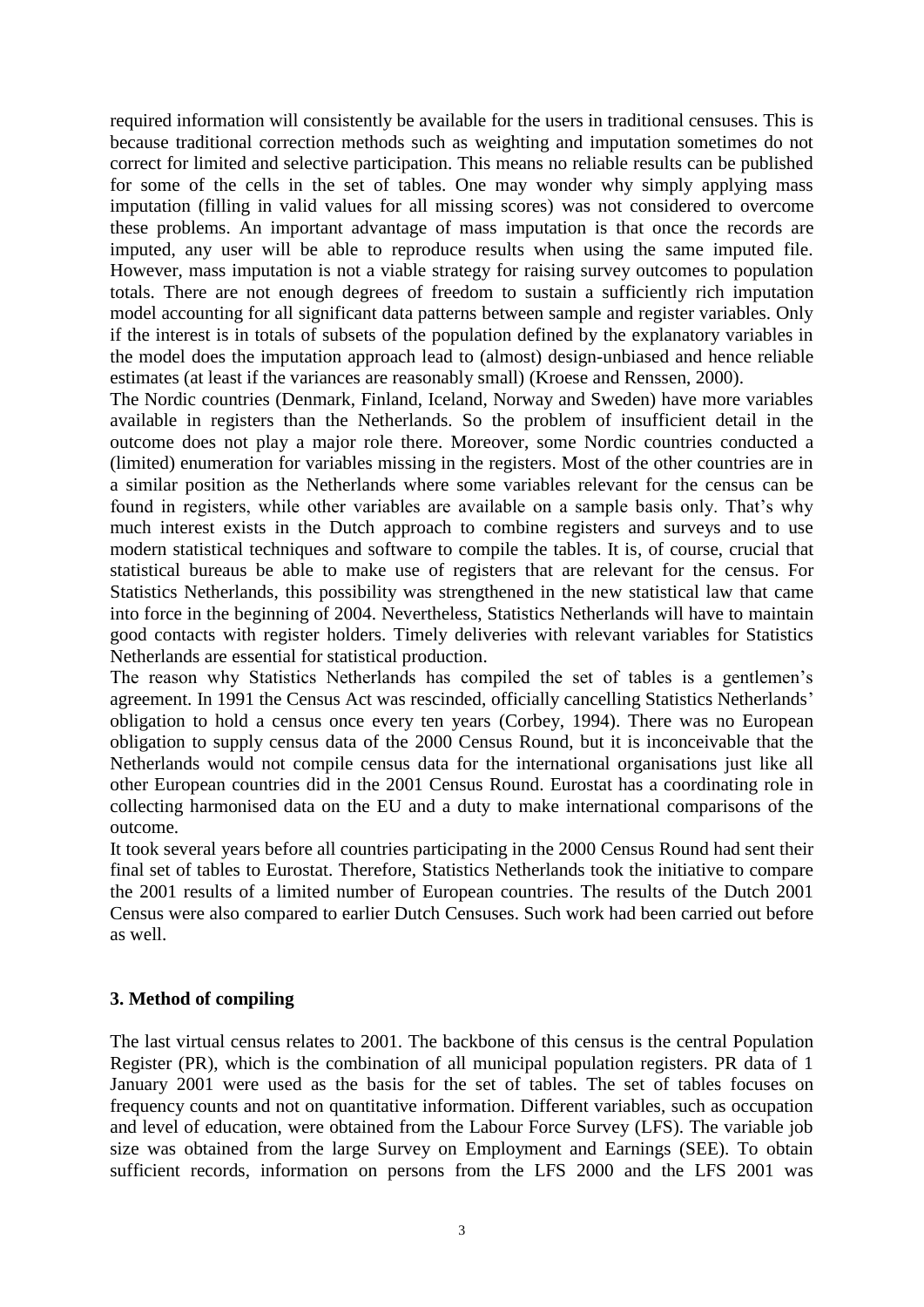combined. For the housing tables, we used PR data of 1 January 2001, the Housing Register 2001 and the Survey on Housing Conditions (SHC) 2000.

Some variables of the PR and Social Statistical Database (SSD) datasets are available on an integral basis. The SSD include integrated microdata on employees and self-employed. Examples of such variables are age, sex, marital and employment status. Survey variables are only available for a part of the population. Examples are the highest level of education attained (LFS) and whether someone rents or owns the property they live in (SHC). We guaranteed consistency among the tables by using the technique of repeated weighting. The method of repeated weighting has been described extensively in Houbiers (2004) and Houbiers et al. (2003). It generates a new set of weights for each estimated table and is based on the repeated application of the regression estimator. The results of five simulation studies testing various aspects of repeated weighting can be found in Van Duin and Snijders (2003). When using repeated weighting, the weights of the records in the microdata are adapted in such a way that a new table estimate is consistent with all earlier table estimates.

To apply the technique of repeated weighting, we used the software package VRD developed by Statistics Netherlands. The letters VRD stand for Vullen (Filling) Reference Database and the aim of the application is to fill and manage the reference database. The main functions of VRD are the estimating of tables via repeated weighting, the addition of these tables to the reference database, and the withdrawal of aggregates from the reference database. Under the condition of small, independent samples, the variances of the table values can also be estimated. The estimating of the tables does not occur in VRD itself, but takes place in Bascula 4.0 automatically without the VRD-user seeing this explicitly. Estimating the tables and the variances can be done in the batch or interactively.

To be able to estimate every table as accurately as possible, each estimate is based on the largest possible number of records. Tables that contain register variables only are counted from the registers. Tables that contain at least one variable from a survey are estimated from the largest possible combination of registers and surveys.

The figures of the 2001 Census relate to persons living in the Netherlands on 1 January 2001 (counting unit persons). The persons who were living in the Netherlands at the beginning of that day according to the PR were 'counted' in the Virtual Census. Most of the Dutch population lives in private households, the remainder being part of institutional households. The number of employees in the tables relates to the end of the year 2000 for which 22 December 2000 was used as reference date to fix the number of jobs of employees in the Netherlands. It was impossible to have a reference day in 2001 for the number of employees since the SSD datasets 2001 were not available in time to use in the 2001 Census. The SSD data used registers' information on the jobs of employees. If an employee holds several jobs at the same time, he or she can appear several times in the employee register. The features of the main job are used in the set of tables. The main job of an employee has been defined as the job with the highest gross wage for the social insurances.

The 2001 Census was compiled partly on the basis of sample data. Therefore, margins of inaccuracy have to be taken into account for some results of the 2001 Census. Because of the reliability of the results, rules of thumb are being applied for cell values that are based on a sample from the census population. The exact margins of inaccuracy cannot be given because of the complex design of the sample surveys used for the Census. The rules of thumb for records of observations from the LFS run as follows:

- Table cells based on less than 10 persons are always suppressed.
- Table cells based on 25 or more persons are always published.
- Table cells based on 10–24 persons are only published if they form a part of a breakdown (by age or sex), in which no cells based on less than 10 persons occur, and at least 50 percent of the cells in the breakdown have more than 25 persons. The threshold of 25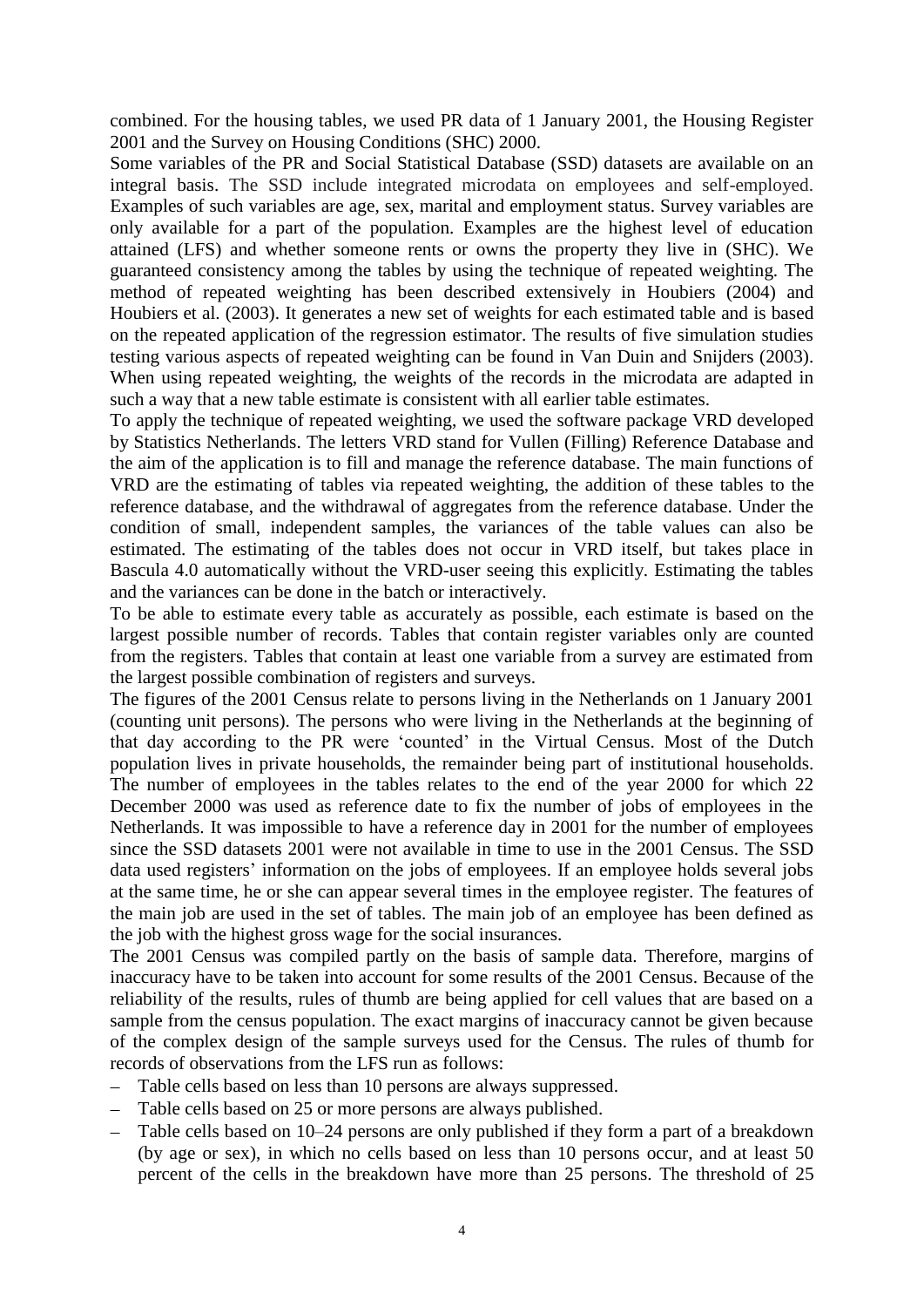persons corresponds to an estimated relative inaccuracy of at most 20 percent (i.e. the estimated margins amount to 40 percent at most).

The rules of thumb for records from the SHC are of the same form. However, somewhat higher threshold values are applied because the sample size of the SHC is somewhat more limited than the one of the LFS. For table cells with households or dwellings as counting unit, analogous rules of thumb are applied for the Dutch Census of 2001.

#### **4. The 2001 Census compared to earlier Dutch censuses**

The first Census in the Netherlands was held in 1795 for the purpose of establishing voting constituencies. At that time, the united provinces of the Netherlands were still a republic and the borders were different from the current borders. After Napoleon, the Netherlands became a kingdom and once every ten years a census was held. The first Census in the Kingdom of the Netherlands was held in 1829. Before Statistics Netherlands was established, another six Censuses were held in 1839, 1849, 1859, 1869, 1879 and 1889 under the responsibility of the Ministry of the Interior. In 1899, Statistics Netherlands was established and was put directly in charge of the eighth Census. In the  $20<sup>th</sup>$  century six more traditional Censuses were carried out in 1909, 1920, 1930, 1947, 1960 and 1971. The three most recent Censuses (1981, 1991 and 2001) were not based on a complete enumeration but on registers and surveys available to Statistics Netherlands.

Originally, the censuses had two aims. First, they were meant to correct errors in the municipal population registers. Second, they were used to obtain extra information about the socio-economic phenomena in the country. Since the Netherlands conducts a register-based census, the first aim no longer exists. Also, the quality of the central Population Register (PR), which unites all municipality population registers, has improved considerably over time. This is because the incentive for municipalities to keep their population registers up-to-date is the allocation of central government funds among municipalities, which is generally based on the population size according to the local registers. Another reason is that it is extremely difficult to live in Dutch society without being included in the PR. So both municipalities and citizens have enough incentives to keep the PR of good quality. Recent actions in Rotterdam to improve the quality of the municipal population register for some old quarters prove this statement. The second aim is still valid and many census results are published in a historical or international context. Currently, census data are popular for comparisons among countries. Table 1 presents some key results of the Dutch Censuses in the period 1829-2001. The ageing of the Dutch population is worth noting, especially in the post-war period.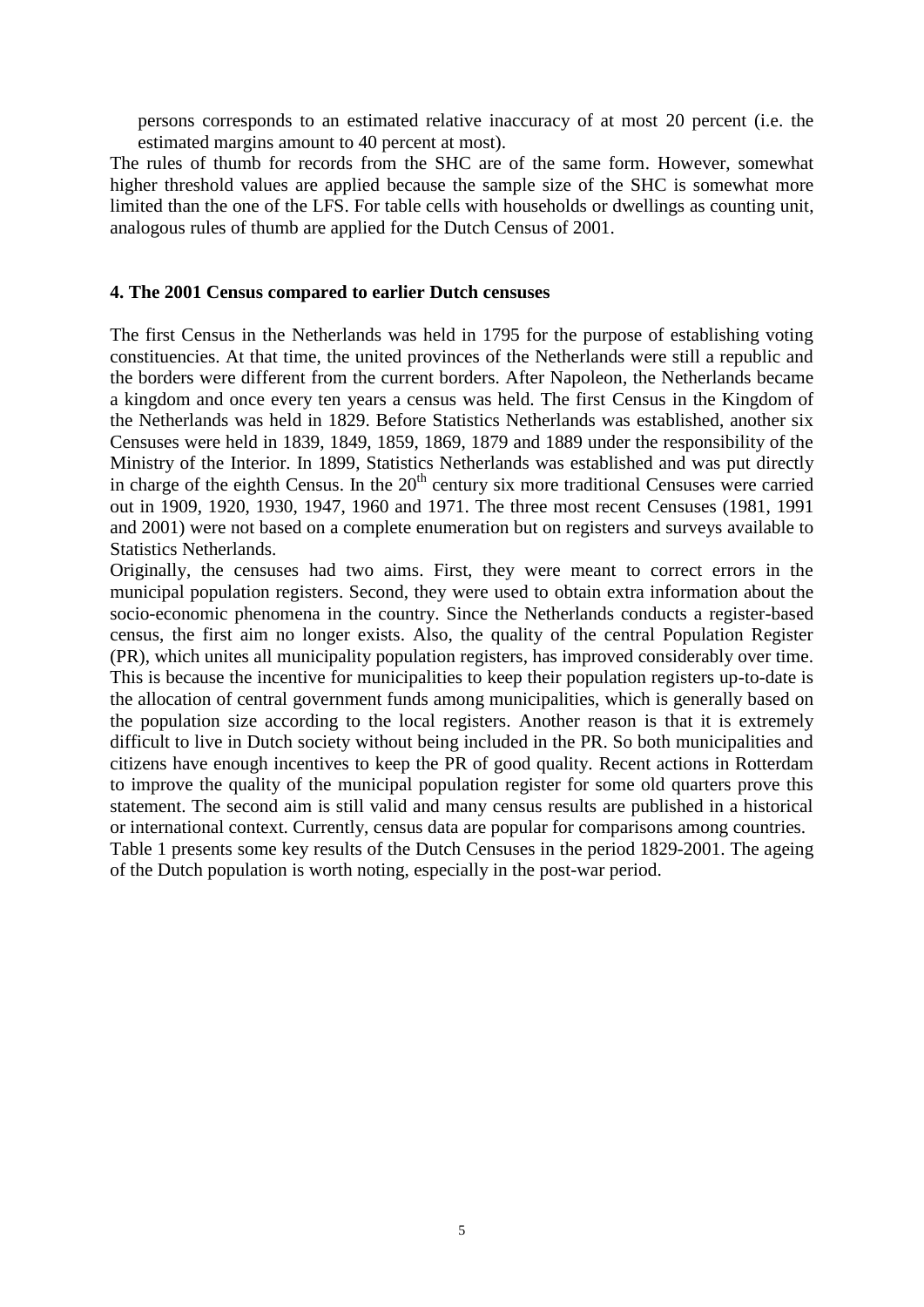| <b>Census</b>    |      | rable 1. I optimum by age group in the period $1027-2001$<br>All ages | Age group                    |           |                         |
|------------------|------|-----------------------------------------------------------------------|------------------------------|-----------|-------------------------|
| <b>Number</b>    | Year |                                                                       | $0 - 19$                     | $20 - 64$ | $65+$                   |
|                  |      | $\times 1,000$                                                        | in % of the total population |           |                         |
| 1                | 1829 | 2,613.3                                                               | 44                           | 50        | $5\phantom{.0}$         |
| $\boldsymbol{2}$ | 1839 | 2,860.6                                                               | 45                           | 50        | $5\phantom{1}$          |
| 3                | 1849 | 3,056.9                                                               | 43                           | 53        | 5                       |
| 4                | 1859 | 3,309.1                                                               | 42                           | 53        | $\overline{\mathbf{5}}$ |
| 5                | 1869 | 3,579.5                                                               | 43                           | 52        | 6                       |
| 6                | 1879 | 4,012.7                                                               | 44                           | 50        | $\overline{\mathbf{5}}$ |
| $\overline{7}$   | 1889 | 4,511.4                                                               | 45                           | 49        | 6                       |
| 8                | 1899 | 5,104.1                                                               | 44                           | 50        | 6                       |
| 9                | 1909 | 5,858.2                                                               | 44                           | 50        | 6                       |
| 10               | 1920 | 6,865.3                                                               | 42                           | 52        | 6                       |
| 11               | 1930 | 7,935.6                                                               | 40                           | 54        | $\bf 6$                 |
| 12               | 1947 | 9,625.5                                                               | 38                           | 55        | $\overline{\mathbf{7}}$ |
| $\overline{13}$  | 1960 | 11,462.0                                                              | 39                           | 53        | $\boldsymbol{9}$        |
| 14               | 1971 | 13,060.1                                                              | 36                           | 54        | 10                      |
| 15               | 1981 | 14,216.9                                                              | 31                           | 57        | 12                      |
| 16               | 1991 | 15,070.0                                                              | 25                           | 62        | 13                      |
| 17               | 2001 | 15,985.5                                                              | 24                           | 62        | 14                      |

Table 1. Population by age group in the period 1829-2001

#### **5. The Dutch 2001 Census compared to other countries**

More than fifty countries in the United Nations Economic Commission for Europe region participated in the 2000 Census Round. Many countries chose a day in 2001 as their reference day, although they chose many different days. As it takes a long time before all countries finish the tables required by the international organisations, the Netherlands took the initiative to make some simple comparisons among nine European countries that were relatively quick in compiling the set of tables for Eurostat and that were willing to join the comparison analyses.

The calculations in this paper are the author's own and are based on the set of standard tables produced from census data for Eurostat by nine different countries. It is expected that there are definitional differences among the countries which will affect comparisons. Also, the statistics produced by the author do not necessarily reflect the way countries usually choose to present their data. The nine countries are the Netherlands (NL), Norway (NO), Sweden (SE), Finland (FI), Estonia (EE), Switzerland (CH), Slovenia (SI), Greece (GR) and the United Kingdom (UK). The nine countries differ in size, but all except the United Kingdom have a fairly small number of inhabitants compared to France and Germany.

The nine countries are members of the European Union (EU) or the European Free Trade Association (EFTA). The Netherlands joined the European Community at the start in 1958, the United Kingdom joined in 1973 and Greece in 1981. The European Community became the European Union in 1995 when Sweden and Finland joined. Estonia and Slovenia joined the EU in 2004. Norway and Switzerland are EFTA members and work closely together with the EU countries. Norway is also a member of the European Economic Area (EEA). The EEA agreement came into force on 1 January 1994. EEA countries are the EU 15, Norway, Iceland and Liechtenstein. Switzerland did not join the EEA, but works together with the EU countries on a bilateral basis. Statistics is one of the issues on which the EEA countries work together. The aim of the statistical co-operation in the EEA is to build a European Statistical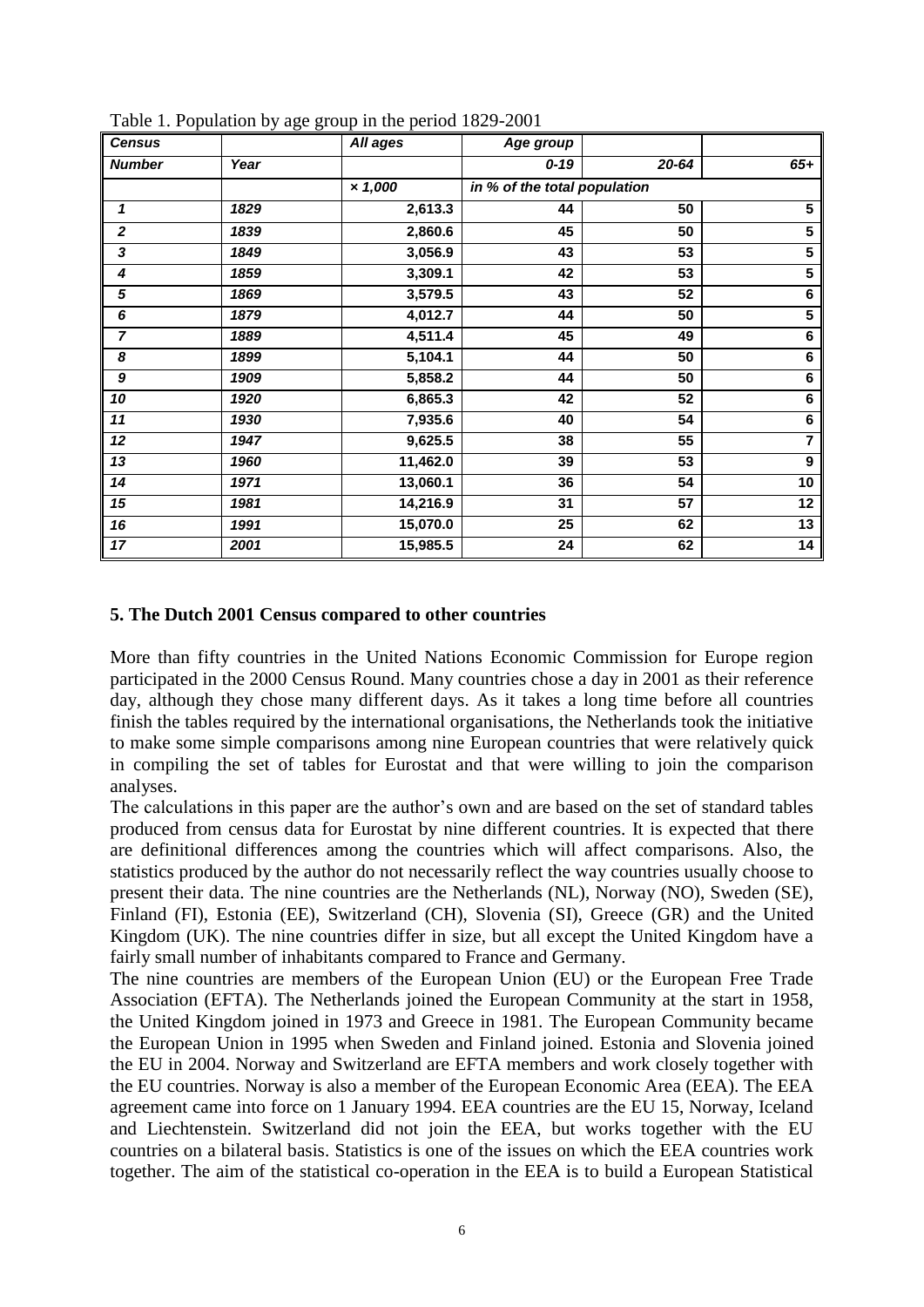System that gives a coherent and comparable description of the economic, social and environmental developments in the EEA countries.

The nine countries that are compared have different census reference dates: 31 March 2000 (Estonia), 5 December 2000 (Switzerland), 1 January 2001 (The Netherlands, Sweden and Finland), 18 March 2001 (Greece), 29 April 2001 (United Kingdom), 3 November 2001 (Norway) and 31 March 2002 (Slovenia).

Table 2 presents the estimated costs of the Censuses in the 2000 Round, and the population and area of the nine countries. Estonia, Slovenia, Greece and the United Kingdom held traditional censuses; Switzerland used a combination of a traditional census and register information to produce the census tables. Norway relied largely on registers, but conducted a census for some missing housing variables. Sweden and Finland held entirely register-based censuses and the Netherlands performed a virtual census based on existing registers and surveys. The Census costs for Norway, Estonia, Switzerland, Slovenia, Greece and the United Kingdom include enumeration costs. In the Netherlands, Sweden and Finland such enumeration costs do not exist for their 2001 Censuses, so the costs presented in Table 2 for these three countries are rough indicators of the extra costs of producing census tables for the international organisations and of analysing and publishing the results. Table 2 shows that the costs per inhabitant in those countries that required completion of a census form for the census were much higher than the countries that did not have enumeration costs. In Table 2, the population densities among the nine countries can be compared. The Netherlands has the highest population density, followed by the United Kingdom and Switzerland. The population density in the Nordic countries (Norway, Sweden and Finland) and in Estonia is relatively low. Slovenia and Greece occupy a middle position.

|                                                           | <b>NL</b> | <b>NO</b> | <b>SE</b> | FI    | EE   | CН   | SI   | <b>GR</b> | UK.   |
|-----------------------------------------------------------|-----------|-----------|-----------|-------|------|------|------|-----------|-------|
| <b>Cost of the Census</b><br>(in millions of Euros)       | 3.0       | 14.6      | 1.0       | 0.8   | 10.2 | 99.1 | 8.0  | 49.7      | 367.4 |
| <b>Population</b><br>(x 1,000,000)                        | 16.0      | 4.5       | 8.9       | 5.2   | 1.4  | 7.3  | 2.0  | 10.9      | 58.8  |
| Area $(\times 1,000$ km <sup>2</sup> )                    | 41.5      | 323.9     | 450.0     | 338.1 | 45.1 | 41.3 | 20.3 | 132.0     | 244.1 |
| <b>Cost of the Census</b><br>per inhabitant<br>(in Euros) | 0.2       | 3.2       | 0.1       | 0.2   | 7.3  | 13.6 | 4.0  | 4.6       | 6.2   |
| <b>Population density</b><br>(persons per $km^2$ )        | 386       | 14        | 20        | 15    | 31   | 177  | 99   | 83        | 241   |

Table 2. Comparison of nine countries according to the Census results in the 2000 Round

### **6. Data integration activities between the 2001 Census and 2008**

At the end of 2003 the complete set of forty 2001 Census tables for the Netherlands was sent to Eurostat. The set of forty standard tables for the Netherlands (in Excel format) can be found at page [http://www.cbs.nl/nl-](http://www.cbs.nl/nl-NL/menu/themas/dossiers/volkstellingen/cijfers/incidenteel/maatwerk/2003-volkstelling-excel.htm)[NL/menu/themas/dossiers/volkstellingen/cijfers/incidenteel/maatwerk/2003-volkstelling-](http://www.cbs.nl/nl-NL/menu/themas/dossiers/volkstellingen/cijfers/incidenteel/maatwerk/2003-volkstelling-excel.htm)

[excel.htm](http://www.cbs.nl/nl-NL/menu/themas/dossiers/volkstellingen/cijfers/incidenteel/maatwerk/2003-volkstelling-excel.htm) and the table annotations at page [http://www.cbs.nl/NR/rdonlyres/D8D55875-0630-](http://www.cbs.nl/NR/rdonlyres/D1716A60-0D13-4281-BED6-3607514888AD/0/b572001.pdf) [492F-8125-BA71D7608009/0/tableannotationsNLcensus2001.pdf.](http://www.cbs.nl/NR/rdonlyres/D1716A60-0D13-4281-BED6-3607514888AD/0/b572001.pdf)

A book about the Dutch Virtual Census of 2001 was written afterwards (Schulte Nordholt, Hartgers and Gircour, 2004). This book provides a wide-ranging description of the sociodemographic and socio-economic state of the Netherlands based on the 2001 Census results. It discusses differences in size and composition among households, economic activity of households, individual activity status by region, age, education level and branch of economic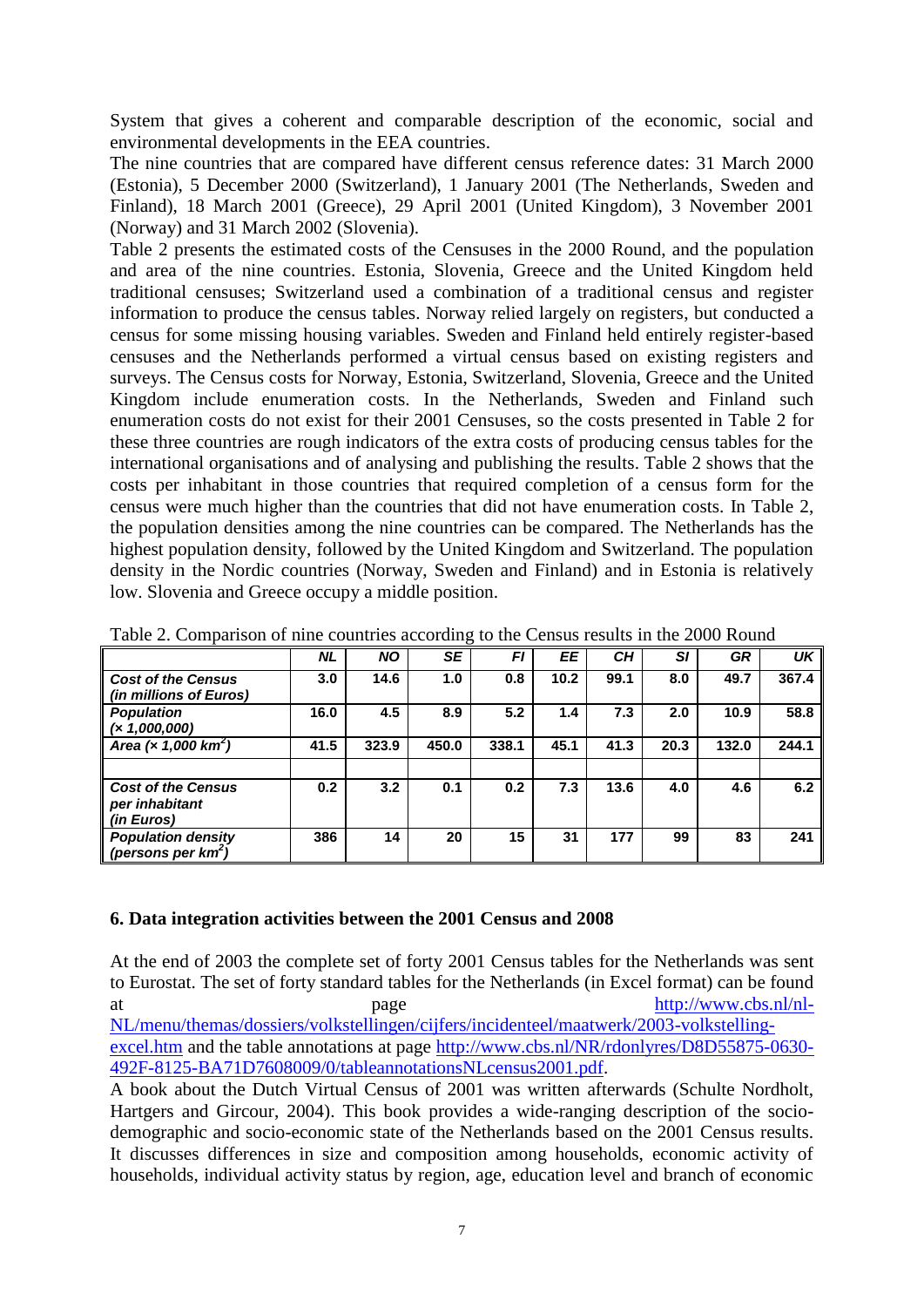activity. There are separate chapters on the economic activities of young people and people of retirement age. The economic activities, levels of education and occupation of foreigners from various countries of origin are compared with each other and with the native Dutch population. Regional aspects are also examined, including commuting. The results of the 2001 Census are compared with the Census results of some other European countries and with earlier Dutch Censuses. Lastly, the Virtual Census methodology used is described in some detail.

The PDF version of the book can be found at the Statistics Netherlands website, at page [http://www.cbs.nl/NR/rdonlyres/D1716A60-0D13-4281-BED6-](http://www.cbs.nl/NR/rdonlyres/D1716A60-0D13-4281-BED6-3607514888AD/0/b572001.pdf)

[3607514888AD/0/b572001.pdf.](http://www.cbs.nl/NR/rdonlyres/D1716A60-0D13-4281-BED6-3607514888AD/0/b572001.pdf) An extra Chapter (number 15) is available at page [http://www.cbs.nl/NR/rdonlyres/7A45A707-D4F6-4F23-92E5-](http://www.cbs.nl/NR/rdonlyres/7A45A707-D4F6-4F23-92E5-130C5BC1A144/0/b572001hoofdstuk15.pdf)

[130C5BC1A144/0/b572001hoofdstuk15.pdf](http://www.cbs.nl/NR/rdonlyres/7A45A707-D4F6-4F23-92E5-130C5BC1A144/0/b572001hoofdstuk15.pdf) with an overview of the used data sources, methods and definitions. Hard copies of the book were sent to all authors of the book, to the management of Statistics Netherlands and to several libraries. The book was also offered to the Prime Minister, the Minister of Economic Affairs and the Minister of Education, Cultural Affairs and Science of the Netherlands and to Director-Generals of statistical offices in several countries. In August 2004, the book was publicly released at an official presentation in the Statistics Netherlands' office in Voorburg. The research process and the main findings were then presented to an audience of academics, press representatives, government officials, as well as Statistics Netherlands' employees. Several articles were written in national and regional newspapers about the Dutch Virtual Census of 2001 and its results. Announcements and interviews appeared in several mailing lists, newsletters and journals. Also articles in international journals and books were published as e.g. Schulte Nordholt (2005), Schulte Nordholt and Linder (2007) and Schulte Nordholt (2008).

Protected 1 percent samples of the microdata of the Dutch Censuses of 1960, 1971 and 2001 were produced in 2005 and disseminated via the IPUMS (Integrated Public Use Microdata Series) project, see [http://www.ipums.org/international.](http://www.ipums.org/international) These micro datasets contain a number of demographic and economic variables and can also be analysed via the institute DANS (Data Archiving and Networked Services), see [http://www.dans.knaw.nl/en/.](http://www.dans.knaw.nl/en/) Bona fide researchers who want to make more detailed studies on these three censuses can work onsite at the premises of Statistics Netherlands. More information about this last option can be obtained via Statistics Netherlands' Centre for Policy Related Statistics.

In the last couple of years many lectures were given about the Dutch Virtual Census approach at conferences, universities, research institutes and statistical institutes. Examples are the ESTP (European Statistical Training Programme) courses given yearly at Statistics Norway in Oslo since 2006 and the 2007 International Statistical Seminar Eustat in Bilbao (Schulte Nordholt, 2007)

A lot of information on all censuses in the Netherlands can be found at the bilingual (Dutch and English) website [http://www.volkstellingen.nl.](http://www.volkstellingen.nl/) Here also information about the digitalizing of old census results can be found. Many international census meetings have led to recommendations for the next census round (e.g. United Nations, 2006) and books about register-based statistics like United Nations (2007) and Wallgren and Wallgren (2007).

In 2007 and 2008 the so-called CENEX (CENtre of EXcellence) on ISAD (Integration of Surveys and Administrative Data) [\(http://cenex-isad.istat.it\)](http://cenex-isad.istat.it/) was running. In this project, that was sponsored by the European Union, the statistical offices of Austria, Czech Republic, Italy, the Netherlands and Spain were closely collaborating on probabilistic record linkage, statistical matching and micro integration processing. The state of the art in modern literature was described and practical examples were given. A very interesting practical example was the description of the results of the test that Statistics Austria executed for the 2006 Census. Herewith Austria proved to be able to move to a register-based census in the next census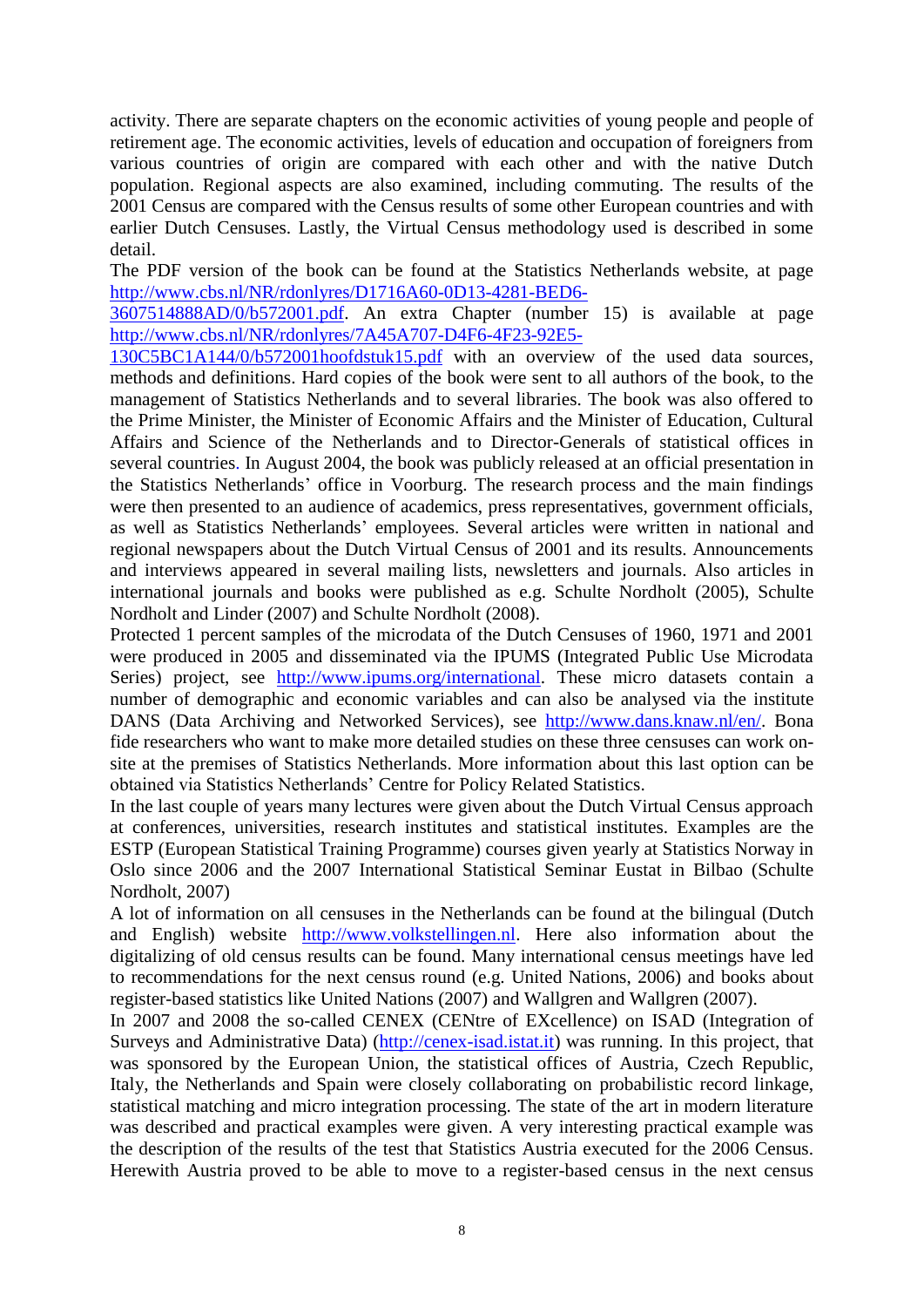round. A survey was conducted on the use of integration methodologies in the different ESS (European Statistical System) countries. A course on integration of surveys and administrative data was given in Hungary in November 2007. The final workshop on integration of surveys and administrative data was held in Austria in May 2008.

The Census of 2001 was based on a gentlemen's agreement, a European regulation for that Census did not exist. After long European negotiations this situation will be different for the 2011 Census. Regulation (EC) No 763/2008 of the European Parliament and of the Council of 9 July 2008 on population and housing censuses makes the 2011 Census an obligation for all EEA (European Economic Area) countries. This regulation defines the reference population, but leaves the countries free to decide on the data sources to use. In addition to the data delivery now also a quality report is mandatory. The census topics for the 2011 Census have been defined in the regulation, but final decisions have not yet been made about the hypercubes (detailed tables) to produce and level of detail of the variables in these hypercubes. However, it is already clear that the total number of cells in all 2011 Census tables will be much larger than that total number for the 2001 Census.

## **7. Data integration activities between 2009 and the 2011 Census**

Statistics Netherlands foresees the main Census 2011 project in the years 2012-2014. To make this project a success four projects have to be conducted in the years 2009-2011. In the following four subsections these four projects are described in more detail.

### **7.1 Sources**

It is clear that the Population Register (PR) will again be the backbone of the census. Information from other registers and surveys has to be added to be able to derive all 2011 Census variables. We have to realize that registers change over time. Also the quality of registers may change over time. Some registers like the new Housing Register were not yet available for statistics in the 2001 Census, but will be available in the 2011 Census project. Possibly the information from the new Housing Register can replace the census information from both the old Housing Register and the Survey on Housing Conditions (SHC). The fiscal and social security registers in the Netherlands have been merged since the last Census of 2001. This merging process led to reorganisations of government organisations and took much longer than planned. However, the hope is that this new combined register will be a good replacement for the former Survey on Employment and Earnings (SEE). In addition to register information for some variables information of the Labour Force Survey (LFS) will be essential for the success of the 2011 Census. In this project the current state of the different sources has to be checked on the consequences for the main Census 2011 project. European requirements have to be confronted with available sources.

# **7.2 Estimation method**

In the ideal situation the software for repeated weighting is applied to all relevant microdata and that way all hypercubes are estimated consistently. However, we do not yet know if the much larger and more detailed set of 2011 tables can be estimated with this software in the same way as we estimated the 2001 tables. It is clear that first a number of tests have to be conducted. If there are practical problems it should be studied whether we can adapt the software or that we have to rely on another method than repeated weighting. A second best choice could be to simply weight the results to the PR only. However, this does not lead to a set of completely consistent hypercubes. This means that in that case we have to look carefully to the weighting model.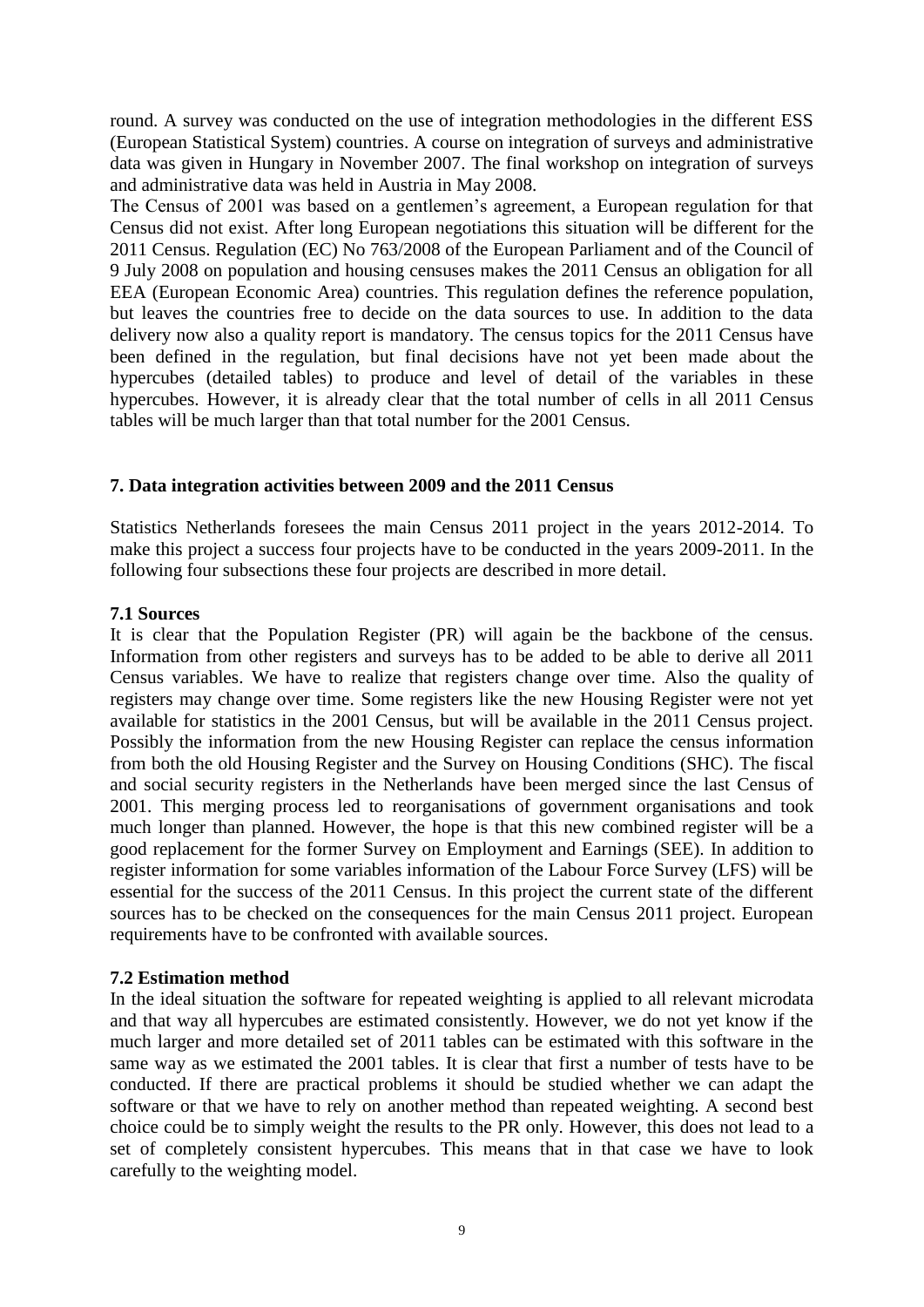Finally, the question is if we have to impute some variables. Information about cohabiting couples is not fully derivable from the PR and thus has to be imputed. As more advanced derivation programmes are nowadays used, the percentage of imputed records will be smaller than during the 2001 Census.

# **7.3 Statistical Disclosure Control of the hypercubes**

On 9 July 2008 the European Parliament and the Council adopted the Regulation (EC) No 763/2008 on population and housing censuses (Census regulation). The regulation is output oriented, i.e. it is open to the use of different data sources, but requires the respect of the essential features of population and housing censuses, the use of harmonized definitions, technical specifications, topics and breakdowns. The Census regulation foresees unified reporting years (the first being 2011), a common EU dissemination programme, technical standards for the data transmission and the establishment of quality reports for European purposes. Concerning the statistical confidentiality, the following aspects are of particular importance:

- Article 4 (2) foresees that the "Member States shall take all measures necessary to meet  $\bullet$ the requirements of data protection. The Member States' own data protection provisions shall not be affected by this regulation." That means that the protection of census data comes under the responsibility of the Member States, and has to be done at their level rather than by the Commission. Article 4 (2) provides further that the European Commission is not entitled to issue legislation on the disclosure protection of census data on the basis of the Census regulation. However, Article 6 (4) stipulates "The Commission (Eurostat), in cooperation with the competent authorities of the Member States, shall provide methodological recommendations designed to ensure the quality of the data and metadata produced, acknowledging, in particular, the Conference of European Statisticians Recommendations for the 2010 Censuses of Population and Housing." (see also United Nations (2006)). Consideration 3 to the regulation explains that "in view of methodological and technological developments, best practices should be identified and the enhancement of the data sources and methodologies used for censuses in the Member States should be fostered."
- Article 5 (2) of the Census regulation foresees that the "Member States shall provide the Commission (Eurostat) with final, validated and aggregated data (…)". This excludes the transmission of microdata. Although aggregated data are not necessarily protected against disclosure of sensitive data, the spirit of Article 5 (2) implies that no confidential data shall be transmitted to Eurostat.
- Considerations 5 and 7 stipulate that the Statistical Law, respectively the European Statistics Code of Practice, constitute the framework for the Census regulation, both containing provisions on statistical confidentiality.
- Consideration 6 recalls the regulations on the transmission of data subject to statistical confidentiality. This means that, if Member States transmit data they feel is subject to statistical confidentiality, Eurostat has to ensure the physical and logical protection and that no unlawful disclosure or non-statistical use occurs when Community statistics are produced and disseminated. However, the census regulation does not foresee the transmission of confidential census data from the Member States to Eurostat. In a broad sense, Consideration 6 reminds indirectly that everything must be done to avoid inadvertent disclosure of any confidential data.

A Task Force on the EU Methodology for Census Data Disclosure Control was set up at the end of 2008 to identify and resolve areas of difficulty relating to the confidentiality data treatment of population and housing census data, adopting or developing a harmonised methodology which respects the national regulations. Eurostat and six countries participate in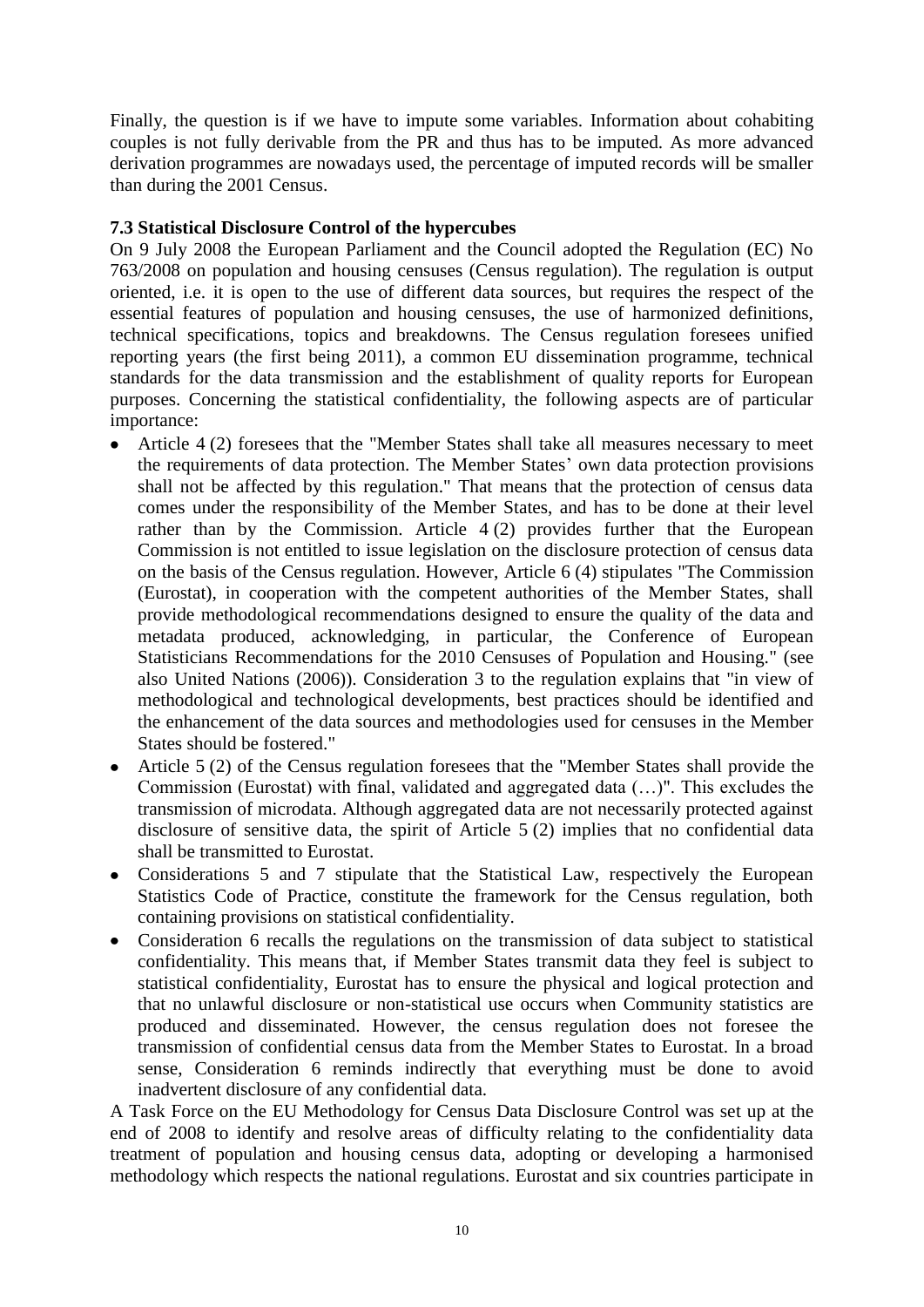this Task Force: Estonia, Germany, Italy, Portugal, the Netherlands and the United Kingdom. In principle, the Task Force follows up two major branches of thinking:

- A recommendation on the pre-tabulation noise protection at the microdata level. This seems to have advantages in the context of both a national and a European dissemination of 2011 Census results. However, this protection can only be done at the NSI (National Statistical Institute) level and Eurostat would have no means of even verifying that such a protection has been executed.
- A recommendation on post-tabulation protection (hypercube level). For the time being, the work is split into "cell suppression" and "post-tabulation noise protection". A simple solution would be to check which cells cannot be published (the so-called primary suppressions) and protect in addition a number of cells to prevent recalculations from the margins (the so-called secondary suppressions). However, the Task Force might also consider whether synergies between these two methodologies are achievable — given that the objective is limited to preventing the identification of individuals, i.e. to prevent certainty about cell values in frequency tables. This prevention action should ideally take place with minimum information loss.

The Task Force will report to the Working Group on Demography and Census in 2010.

## **7.4 Web service**

All NSIs are now themselves responsible for the census data transmission to Eurostat. A set of Excel sheets that has to be filled in for all relevant regional levels no longer exists. It has become a national decision how to store all 2011 Census hypercubes. Irrespective of this decision a web service (programme) must be built to collect the relevant information from the national database and send it to Eurostat in the prescribed SDMX (Statistical Data and Metadata Exchange) format.

Statistics Netherlands makes all tabular output available via the Statline database. From this perspective it would be logical to add all 2011 Census hypercubes to Statline. Then the web service should find the 2011 hypercubes and bring the information to Eurostat. There is in addition some experience with data transmission in SDMX format.

However, the 2011 Census hypercubes are much larger than the Statline tables with which Statistics Netherlands has SDMX experience. It would simply be too costly to rebuild Statline and add all Census tables. The 2001 Census tables contained about 2 million cells and were too large for Statline. Therefore, the 2001 Census tables were made available in Excel format via the Statistics Netherlands website [www.cbs.nl.](http://www.cbs.nl/) As the Census 2011 hypercubes contain approximately 10 million cells and Excel is no longer an option for Eurostat, the best alternative is to build a separate database for the 2011 Census. An extra argument to do that is that the number of 2011 Census tables is higher than the number of tables currently available in Statline. This implies that the Census 2011 would dominate Statline and that is unwanted for a virtual census.

The web service to be built has to operate in a European infrastructure with guaranteed interfaces, response and availability. The web service has to be tested thoroughly and both the new database and the service have to be hosted. The costs involved are recurring yearly as long as the service is active.

### **8. Conclusions**

The virtual census has proved to be a successful concept in the Netherlands. It has many advantages compared to traditional censuses. The costs are now considerably lower. Nevertheless, data on the Netherlands have become available that could be compared to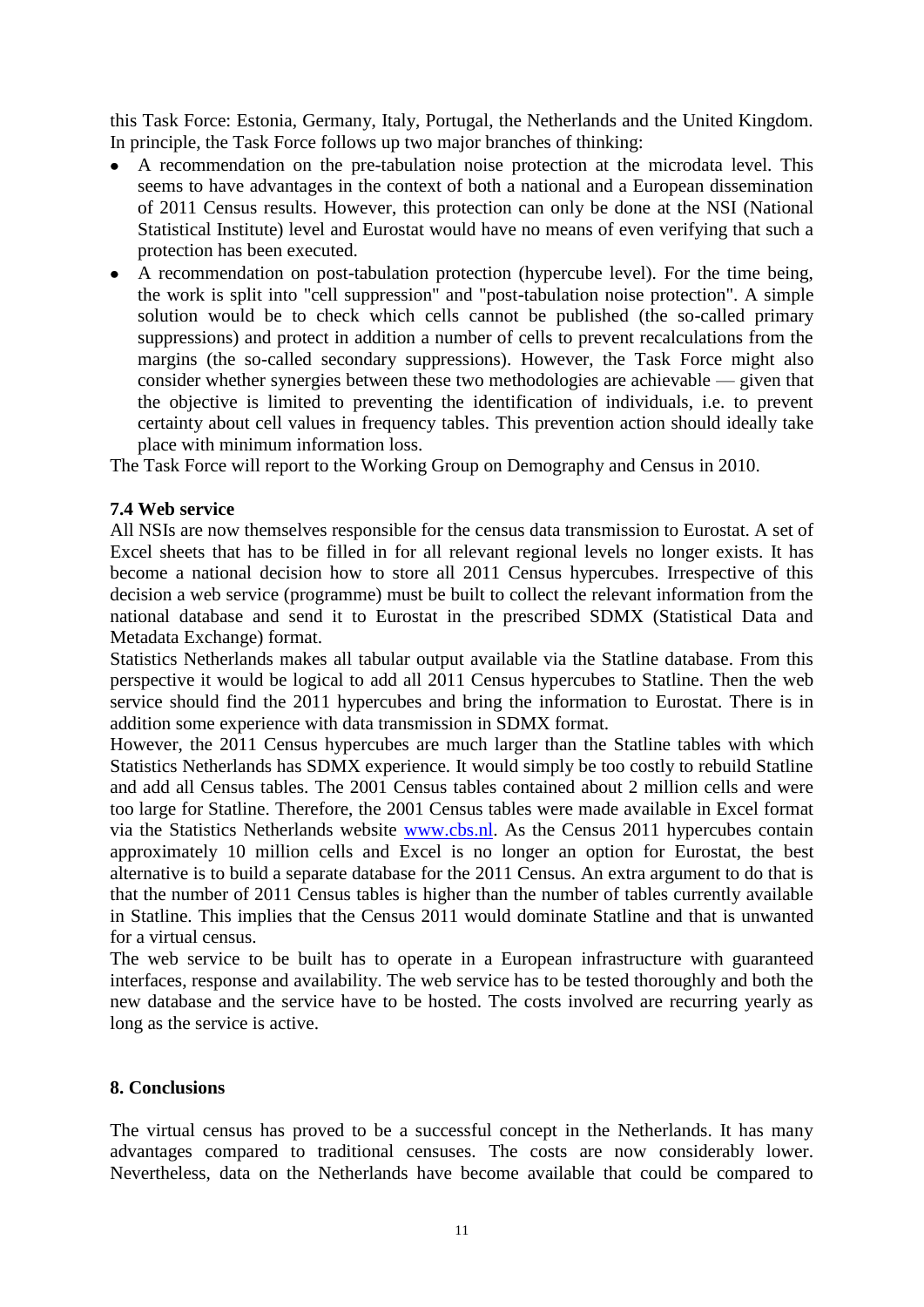results of earlier Dutch censuses and to the results of other countries that took part in the 2000 Census Round. It was the third time that the Netherlands conducted a virtual census. However, the Dutch data that have been compiled for 1981 and 1991 were of a much more limited character than the set of tables of the 2001 Census. Moreover, they were largely based on a register count of the population in combination with the then existing surveys on the labour force and housing conditions. Also for the Virtual Census of 2011 it is important that the final results are comparable both over time and with other countries

The technique of repeated weighting has been used successfully to produce a consistent set of tables for the 2001 Census. Before compiling tables with this new technique, microintegration of the different sources in the SSD remains important. In the micro-integration process, the data are checked and incorrect data are adapted. It is strongly believed that microintegrated data will provide more reliable results, because they are based on a maximum amount of information. Also the coverage of subpopulations will be better, because when data are missing in one source, another source can be used. Another advantage of microintegration and repeated weighting is that there is no reason for confusion among users of statistical information: there will be one figure for each socio-economic phenomenon, instead of several figures depending on which sources have been used.

It is possible to conduct a register-based census in more and more countries. However, first it should be possible to use registers for statistical purposes. In most countries, not all census variables can be derived from register information. Additional surveying then remains a necessity, but a consistent set of census tables can be produced using the technique of repeated weighting. If the larger 2011 set of Census hypercubes can be produced by using repeated weighting still has to be found out.

It is not always easy to get attention for a virtual census, especially if the last traditional census was held a long time ago. It is a challenge to keep the knowledge up-to-date and the software running if a census is only conducted every ten years. However, the enormous international interest is heart warming. In the coming years there is a lot of interesting work to do to prepare the Virtual Census of 2011.

### **References**

Corbey, P. (1994). Exit the population Census. Netherlands Official Statistics, Volume 9, summer 1994, 41-44.

Duin, C. van and V. Snijders (2003). Simulation studies of repeated weighting. Discussion paper 03008, Statistics Netherlands, Voorburg / Heerlen. [http://www.cbs.nl/NR/rdonlyres/203C85C6-7075-47A0-97BA-](http://www.cbs.nl/NR/rdonlyres/203C85C6-7075-47A0-97BA-A3B748D393FE/0/Discussionpaper03008.pdf)[A3B748D393FE/0//Discussionpaper03008.pdf.](http://www.cbs.nl/NR/rdonlyres/203C85C6-7075-47A0-97BA-A3B748D393FE/0/Discussionpaper03008.pdf)

Houbiers, M. (2004). Towards a social statistical database and unified estimates at Statistics Netherlands. Journal of Official Statistics, Volume 20, No. 1, 55-75.

Houbiers, M., P. Knottnerus, A.H. Kroese, R.H. Renssen and V. Snijders (2003). Estimating consistent table sets: position paper on repeated weighting. Discussion paper 03005, Statistics Netherlands, Voorburg / Heerlen. [http://www.cbs.nl/NR/rdonlyres/6C31D31C-831F-41E5-](http://www.cbs.nl/NR/rdonlyres/6C31D31C-831F-41E5-8A94-7F321297ADB8/0/discussionpaper03005.pdf) [8A94-7F321297ADB8/0/discussionpaper03005.pdf.](http://www.cbs.nl/NR/rdonlyres/6C31D31C-831F-41E5-8A94-7F321297ADB8/0/discussionpaper03005.pdf)

Kroese, A.H. and R. H. Renssen (2000). New applications of old weighting techniques, constructing a consistent set of estimates based on data from different sources. ICES II, Proceedings of the second international conference on establishment surveys, survey methods